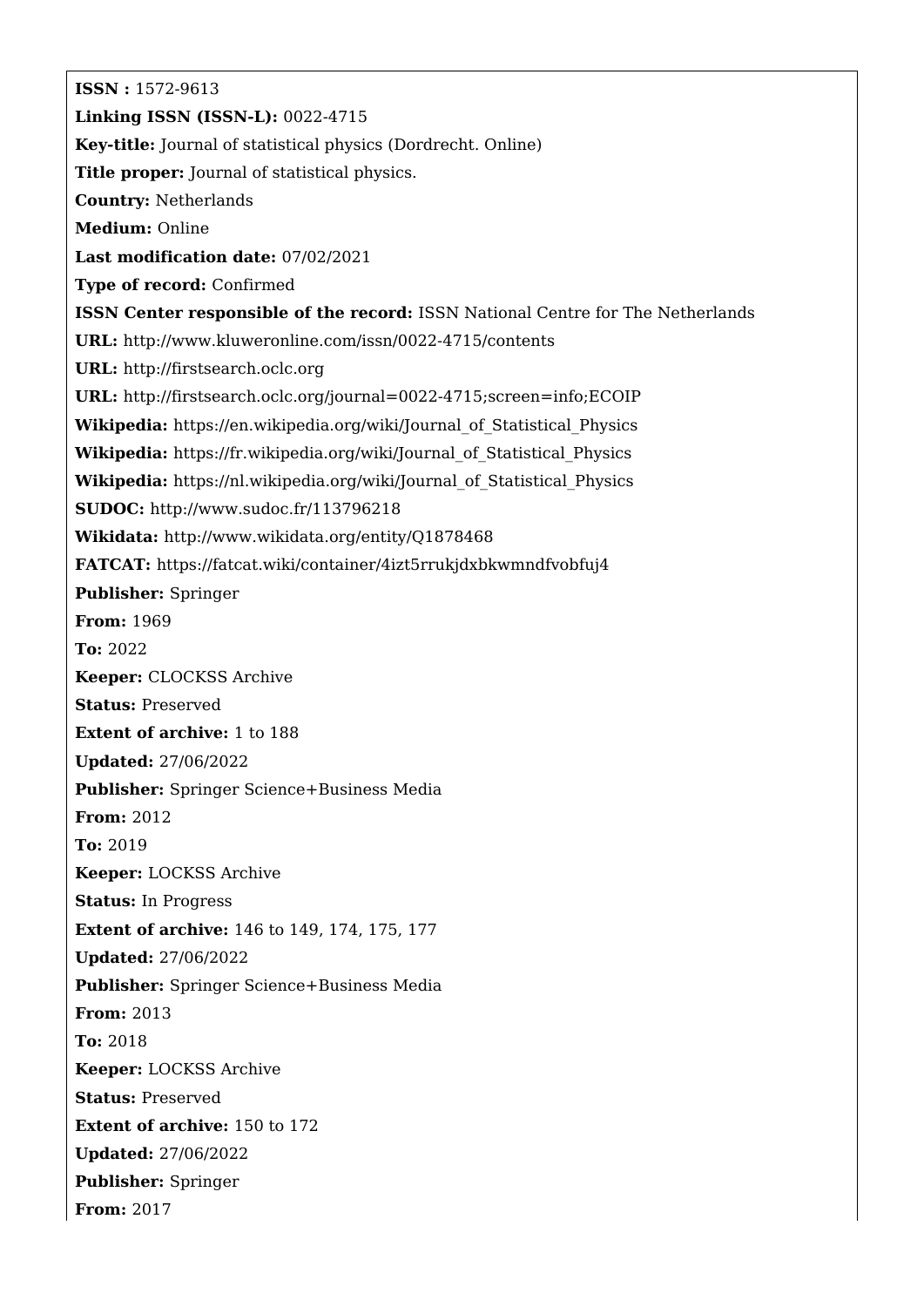**To:** 2021

**Keeper:** Library of Congress

**Status:** Preserved

**Extent of archive:** 166 (3-4); 167 (1); 169 (5); 170 (3 to 6); 171 (1 to 6); 172 (1 to 6); 173 (1 to 3-4, 5, 6); 174 (1 to 6); 175 (1 to 3-4, 5, 6); 176 (1 to 6); 177 (1 to 6); 178 (1 to 6); 179 (1 to 5-6); 180 (1-6); 181 (1 to 6); 182 (1 to 3); 183 (1 to 3); 184 (1 to 3); 186 (1)

**Updated:** 08/04/2022

**Publisher:** Springer customer Service Center GmbH

**From:** 1997

**To:** 2020

**Keeper:** National Digital Preservation Program, China

**Status:** Preserved

**Extent of archive:** Preserved : 1 (1, 3, 5); 9 (1, 3, 5); 11 (1, 3, 5); 12 (1, 3, 5); 13 (1 to 6); 14 (1 to 6); 15 (1 to 6); 16 (1 to 6); 17 (1 to 6); 18 (1, 3, 5); 19 (1, 3, 5); 86 (1, 3, 5); 87 (1, 3, 5); 88 (1, 3); 89 (1, 3, 5); 91 (1, 3, 5); 92 (1, 3, 5); 93 (1, 3, 5); 94 (1, 3, 5); 95 (1, 3, 5); 96 (1, 3, 5); 97 (1, 3, 5); 98 (1, 3, 5); 99 (1, 3, 5); 111 (1, 3, 5); 112 (1, 3, 5); 113 (1, 3, 5); 114 (1, 3, 5); 115 (1, 3, 5); 116 (1, 5); 117 (1, 3, 5); 118 (1, 3, 5); 119 (1, 3, 5); 121 (1, 3, 5); 122 (1 to 6); 123 (1 to 6); 124 (1, 2, 5, 6); 125 (1 to 5); 126 (1 to 4, 6); 127 (1 to 6); 128 (1, 3 to 6); 129 (1 to 5); 131 (1 to 6); 132 (1 to 6); 133 (1 to 6); 134 (1 to 5); 135 (1 to 5); 136 (1 to 6); 137 (1 to 5); 138 (1, 4, 6); 139 (1 to 6); 141 (1 to 6); 142 (1 to 6); 143 (1 to 6); 144 (1 to 6); 145 (1 to 6); 146 (1 to 6); 147 (1 to 6); 148 (1 to 6); 149 (1 to 6); 151 (1, 3, 5, 6); 152 (1 to 6); 153 (1 to 6); 154 (1, 3 to 6); 155 (1 to 6); 156 (1 to 6); 157 (1, 3, 4, 6); 158 (1 to 3, 5, 6); 159 (1 to 6); 161 (1 to 6); 162 (1 to 6); 163 (1 to 3, 5, 6); 164 (1 to 4, 6); 165 (1 to 6); 166 (1 to 3, 5, 6); 167 (1 to 3, 5, 6); 168 (1 to 6); 169 (1 to 6); 171 (1 to 6); 172 (1 to 6); 173 (1, 2, 3-4, 5, 6); 174 (1 to 6); 175 (1, 2, 3-4, 5, 6); 176 (1 to 6); 177 (1 to 6); 178 (1 to 6); 179 (1 to 4, 5-6); 181 (1 to 6)

**Updated:** 12/04/2022

**Publisher:** Kluwer Academic Publishers

**From:** 1997

**To:** 2019

**Keeper:** National Library of the Netherlands

**Status:** Preserved

**Extent of archive:** Preserved: 87 (3-4): 88 (5-6): 89: 90 (1, 3, 5): 91 (1, 3, 5): 92 (1, 3, 5): 93 (1, 3, 5); 94 (1, 3, 5); 95 (1, 3, 5); 96 (1, 3, 5); 97 (1, 3, 5); 98 (1-2, 3-4, 5-6); 99 (1-2, 3-4, 5-6); 100 (1-2, 3-4, 5-6); 101 (1-2, 3-4, 5-6); 102 (1, 3, 5); 103 (1, 3, 5); 104 (1, 3, 5); 105 (1, 3, 5); 106 (1, 3, 5); 107 (1, 3, 5); 108 (1, 3, 5); 109 (1, 3, 5); 110 (1, 3); 111 (1, 3, 5); 112 (1, 3, 5); 113 (1, 3, 5); 114 (1, 3, 5); 115 (1, 3, 5-6); 116 (1, 5); 117 (1, 3, 5); 118 (1-2, 3-4, 5-6); 119 (1-2, 3-4, 5-6); 120 (1-2, 3-4, 5-6); 121 (1-2, 3-4, 5-6); 122 (1 to 6); 123 (1 to 5); 124 (1, 2-4); 125 (1 to 4, 5-6); 126 (1 to 3, 4-5, 6); 127 (1 to 3, 6); 128 (1-2, 3 to 6); 129 (1 to 4, 5-6); 130 (1 to 6); 131 (1 to 6); 132 (1 to 6); 133 (1 to 6); 134 (1 to 4, 5-6); 135 (1 to 4, 5-6); 136 (1 to 6); 137 (2 to 4, 5-6); 138 (1-3, 4-5, 6); 139 (1 to 6); 140 (1 to 6); 141 (1 to 6); 142 (1 to 6); 143 (1 to 6); 144 (1 to 6); 145 (1 to 6); 146 (1 to 6); 147 (1 to 6); 148 (1 to 6); 149 (1 to 6); 150 (1 to 6); 151 (1-2, 3-4, 5, 6); 152 (1 to 6); 153 (1 to 6); 154 (1-2, 3 to 6); 155 (1 to 6); 156 (1 to 6); 157 (1 to 3, 4-5, 6); 158 (1 to 6); 159 (1 to 6); 160 (1 to 6); 161 (1 to 6); 162 (1 to 6); 163 (1 to 6); 164 (1 to 6); 165 (1 to 6); 166 (1, 2, 3-4, 5, 6); 167 (1, 2, 3-4, 5, 6); 168 (1 to 6); 169 (1 to 6); 170 (1 to 6); 171 (1 to 6); 172 (1 to 6); 173 (1, 2, 3-4, 5, 6); 174 (1 to 6); 175 (1, 2, 3-4, 5, 6); 176 (1 to 6); 177 (1 to 4)

**Updated:** 19/06/2022

**Publisher:** Springer

**From:** 1969

**To:** 2022

**Keeper:** Portico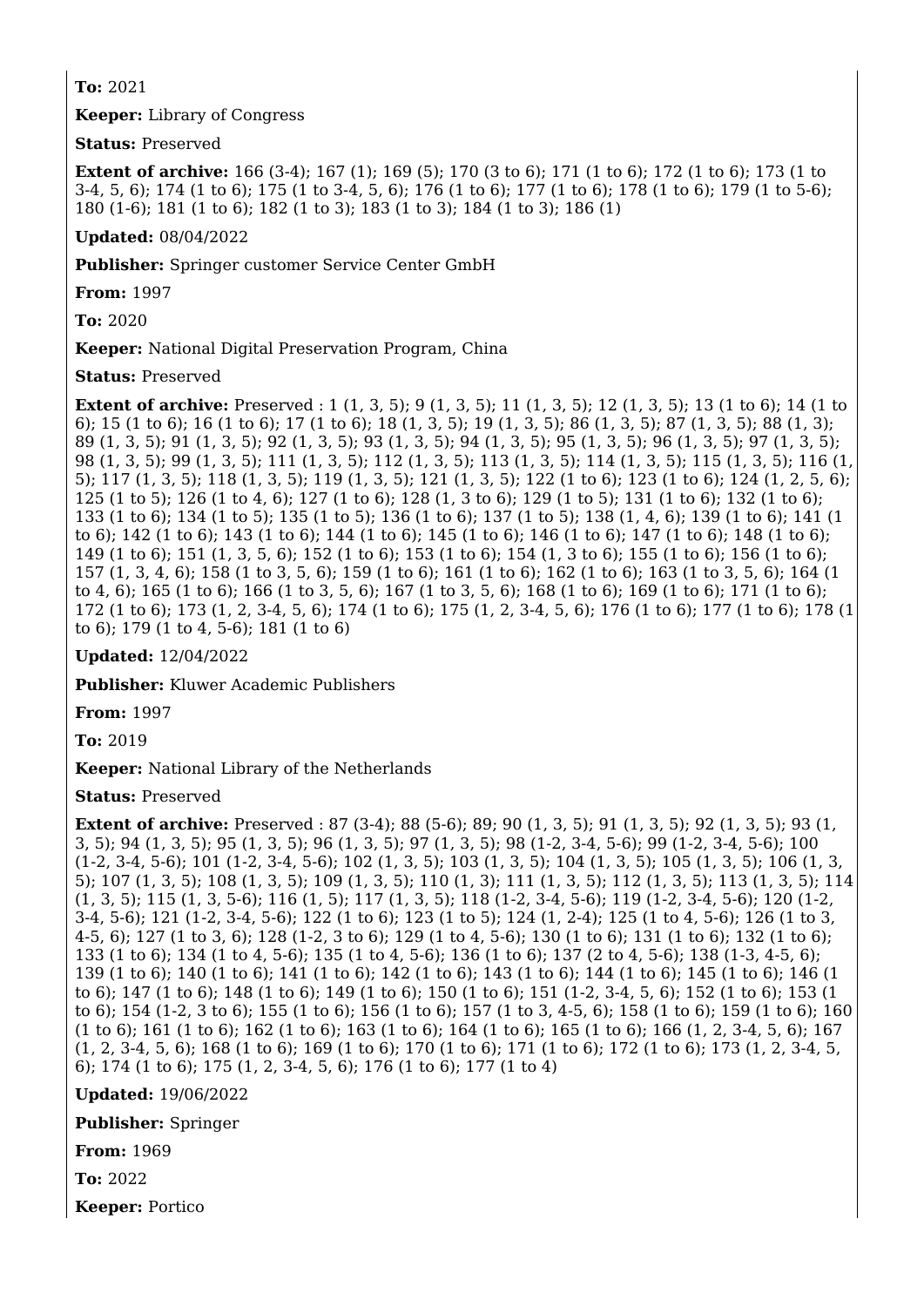## **Status:** Preserved

**Extent of archive:** Preserved : 1 (1 to 4); 2 (1 to 4); 3 (1 to 4); 4 (1, 2-3); 5 (1-2, 3); 6 (1, 2-3); 7 (1 to 4); 8 (1 to 4); 9 (1 to 4); 10 (1 to 6); 11 (1 to 6); 12 (1 to 6); 13 (1 to 6); 14 (1 to 6); 15 (1 to 6); 16 (1 to 6); 17 (1 to 6); 18 (1 to 6); 19 (1 to 6); 20 (1 to 6); 21 (1 to 6); 22 (1 to 6); 23 (1 to 6); 24 (1 to 4); 25 (1 to 4); 26 (1 to 4); 27 (1 to 4); 28 (1 to 4); 29 (1 to 4); 30 (1 to 3); 31 (1 to 3); 32 (1 to 3); 33 (1 to 3); 34 (1-2, 3-4, 5-6); 35 (1-2, 3-4, 5-6); 36 (1-2, 3-4, 5-6); 37 (1-2, 3-4, 5-6); 38 (1-2, 3-4, 5-6); 39 (1-2, 3-4, 5-6); 40 (1-2, 3-4, 5-6); 41 (1-2, 3-4, 5-6); 42 (1-2, 3-4, 5-6); 43 (1-2, 3-4, 5-6); 44 (1-2, 3-4, 5-6); 45 (1-2, 3-4, 5-6); 46 (1-2, 3-4, 5-6); 47 (1-2, 3-4, 5-6); 48 (1-2, 3-4, 5-6); 49 (1-2, 3-4, 5-6); 50 (1-2, 3-4, 5-6); 51 (1-2, 3-4, 5-6); 52 (1-2, 3-4, 5-6); 53 (1-2, 3-4, 5-6); 54 (1-2, 3-4, 5-6); 55 (1-2, 3-4, 5-6); 56 (1-2, 3-4, 5-6); 57 (1-2, 3-4, 5-6); 58 (1-2, 3-4, 5-6); 59 (1-2, 3-4, 5-6); 60 (1-2, 3-4, 5-6); 61 (1-2, 3-4, 5-6); 62 (1-2, 3-4, 5-6); 63 (1-2, 3-4, 5-6); 64 (1-2, 3-4, 5-6); 65 (1-2, 3-4, 5-6); 66 (1-2, 3-4, 5-6); 67 (1-2, 3-4, 5-6); 68 (1-2, 3-4, 5-6); 69 (1-2, 3-4, 5-6); 70 (1-2, 3-4, 5-6); 71 (1-2, 3-4, 5-6); 72 (1-2, 3-4, 5-6); 73 (1-2, 3-4, 5-6); 74 (1-2, 3-4, 5-6); 75 (1-2, 3-4, 5-6); 76 (1-2, 3-4, 5-6); 77 (1-2, 3-4, 5-6); 78 (1-2, 3-4, 5-6); 79 (1-2, 3-4, 5-6); 80 (1-2, 3-4, 5-6); 81 (1-2, 3-4, 5-6); 82 (1-2, 3-4, 5-6); 83 (1-2, 3-4, 5-6); 84 (1-2, 3-4, 5-6); 85 (1-2, 3-4, 5-6); 86 (1-2, 3-4, 5-6); 87 (1-2, 3-4, 5-6); 88 (1-2, 3-4, 5-6); 89 (1-2, 3-4, 5-6); 90 (1-2, 3-4, 5-6); 91 (1-2, 3-4, 5-6); 92 (1-2, 3-4, 5-6); 93 (1-2, 3-4, 5-6); 94 (1-2, 3-4, 5-6); 95 (1-2, 3-4, 5-6); 96 (1-2, 3-4, 5-6); 97 (1-2, 3-4, 5-6); 98 (1-2, 3-4, 5-6); 99 (1-2, 3-4, 5-6); 100 (1-2, 3-4, 5-6); 101 (1-2, 3-4, 5-6); 102 (1-2, 3-4, 5-6); 103 (1-2, 3-4, 5-6); 104 (1-2, 3-4, 5-6); 105 (1-2, 3-4, 5-6); 106 (1-2, 3-4, 5-6); 107 (1-2, 3-4, 5-6); 108 (1-2, 3-4, 5-6); 109 (1-2, 3-4, 5-6); 110 (1-2, 3-6); 111 (1-2, 3-4, 5-6); 112 (1-2, 3-4, 5-6); 113 (1-2, 3-4, 5-6); 114 (1-2, 3-4, 5-6); 115 (1-2, 3-4, 5-6); 116 (1-4, 5-6); 117 (1-2, 3-4, 5-6); 118 (1-2, 3-4, 5-6); 119 (1-2, 3-4, 5-6); 120 (1-2, 3-4, 5-6); 121 (1-2, 3-4, 5-6); 122 (1 to 6); 123 (1 to 6); 124 (1, 2-4, 5, 6); 125 (1 to 4, 5-6); 126 (1 to 3, 4-5, 6); 127 (1 to 6); 128 (1-2, 3 to 6); 129 (1 to 4, 5-6); 130 (1 to 6); 131 (1 to 6); 132 (1 to 6); 133 (1 to 6); 134 (1 to 4, 5-6); 135 (1 to 4, 5-6); 136 (1 to 6); 137 (1 to 4, 5-6); 138 (1-3, 4-5, 6); 139 (1 to 6); 140 (1 to 6); 141 (1 to 6); 142 (1 to 6); 143 (1 to 6); 144 (1 to 6); 145 (1 to 6); 146 (1 to 6); 147 (1 to 6); 148 (1 to 4); 149 (2, 4 to 6); 150 (1 to 6); 151 (1-2, 3-4, 5, 6); 152 (1, 2, 4, 6); 153 (1, 2, 5, 6); 154 (1-2, 3 to 6); 155 (1 to 6); 156 (1 to 6); 157 (1 to 3, 6); 158 (2, 5, 6); 159 (1 to 6); 160 (1 to 6); 161 (1 to 6); 162 (1 to 6); 163 (1 to 6); 164 (1 to 6); 165 (1 to 6); 166 (1, 2, 3-4, 5, 6); 167 (1, 2, 3-4, 5, 6); 168 (1 to 6); 169 (1 to 6); 170 (1 to 6); 171 (1 to 6); 172 (1 to 6); 173 (1, 2, 3-4, 5, 6); 174 (1 to 6); 175 (1, 2, 3-4, 5, 6); 176 (1 to 6); 177 (1 to 6); 178 (1 to 6); 179 (1 to 4, 5-6); 180 (1-6); 181 (2 to 6); 182 (1 to 3); 183 (1 to 3); 184 (1 to 3); 185 (1 to 3); 186 (1 to 3); 187 (1 to 3); 188 (1)

**Updated:** 04/06/2022

**Publisher:** Springer

**From:** 1969

**To:** 2022

**Keeper:** Scholars Portal

**Status:** Preserved